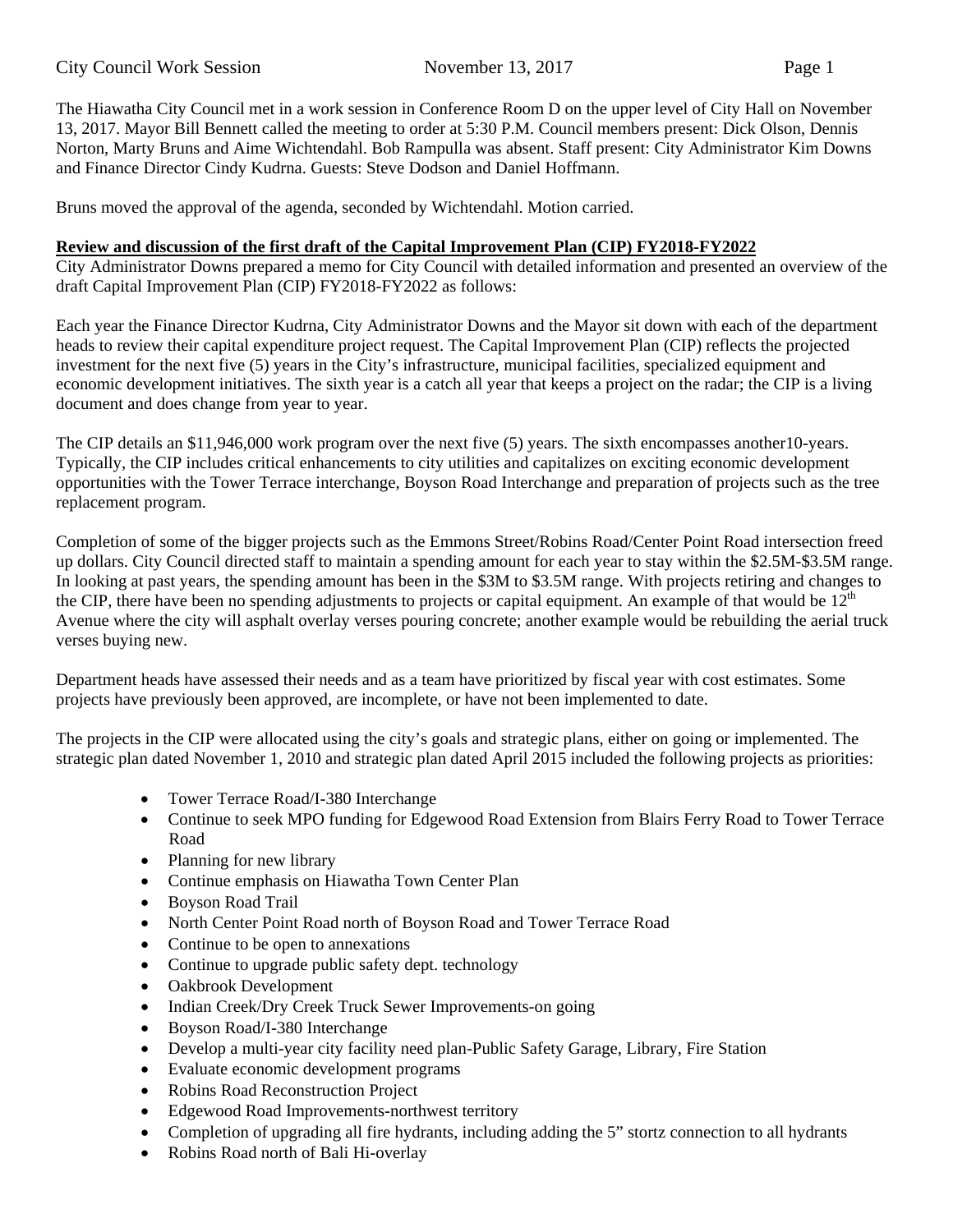- $\bullet$  8<sup>th</sup> Avenue reconstruction
- Updating and freshening of the current fire station from the furnace down to the fixtures
- Lodge-City Center in the northwest territory
- Boyson Road to east city limits improvements
- Updating and replacing all ambulance cots with power version to reduce exposure to back injuries
- Add new water storage tank tower or ground storage

In preparation of the CIP, staff assesses each project to ensure the fiscal year GO/TIF bonding totals stay in the range of \$2.5M-\$3.5M. The draft CIP presented tonight encompassing the project list for the next five (5)-years, holds consistently in the \$2.2M-\$2.5M range.

The After & Future Project CIP is the living document that keeps projects in front of staff and City Council. The primary projects in these years include the Boyson Road interchange, Edgewood Road extension, replacement or rebuild of fire equipment, and a future fire station.

While evaluating the appropriate time to build a future fire station, one option that seems to have potential is to construct a small training facility. The facility would include a simulated residential structure and exterior area. This would not be a throw away cost but could enhance the training activities today and with a future fire station. It would include classroom space to be used in conjunction with the facility for hands on training. A facility could be built at the city owned property located on Metzger Road complimenting any future fire station construction at that location. Cost estimate-\$250,000 and funding is reflected within the CIP FY 2020.

Local Option Sales and Service Tax (LOSST) dollars play a significant role in capital improvement goals. LOSST dollars are used throughout all departments and meet the requirements of the referendum ballot language. LOSST dollars are tax relief for Hiawatha citizens in the form that the city does not need to bond for those projects.

The next several years CIP program funding request is on the low end of the bonding limits directed by City Council during budget discussions. Plans are always subject to change based on priorities.

## **Discussion**

City Administrator Downs mentioned along with the Tower Terrace Road Interchange project, a bridge must be installed 300 feet east from CCB Packaging out to Tower Terrace Road. Tower Terrace Road Interchange project is a \$4M project. Cedar Rapids would be responsible for the west side. The Department of Transportation (DOT) discussed covering the entire cost of the project and allowing Hiawatha to reimburse its portion of funding back over a 10-year period.

Council Member Norton asked about Fitzroy Road and the water tower issue.

Downs said the Water Department will get a new well site to create redundancy if a water line breaks. The Water Department will bond for \$2M and the city will supply LOSST dollars over a period of years. The Fitzroy water tower will be important for storage.

Council Member Wichtendahl asked for an update on the second fire station.

Downs said staff brainstormed ideas in the past and met with realtors. The Fire Department has concerns with space including room for training, so staff proposed the training facility to help alleviate space needs. Downs added the second fire station is not out of the question but additional time is required with the library expansion project and future growth of the city. Downs said the fire department will work on a master plan in the current fiscal year and the information generated from this process will present a better idea of how to proceed.

Council Member Wichtendahl asked about the timeframe for keeping the properties on the corner of Emmons Street and N Center Point Road.